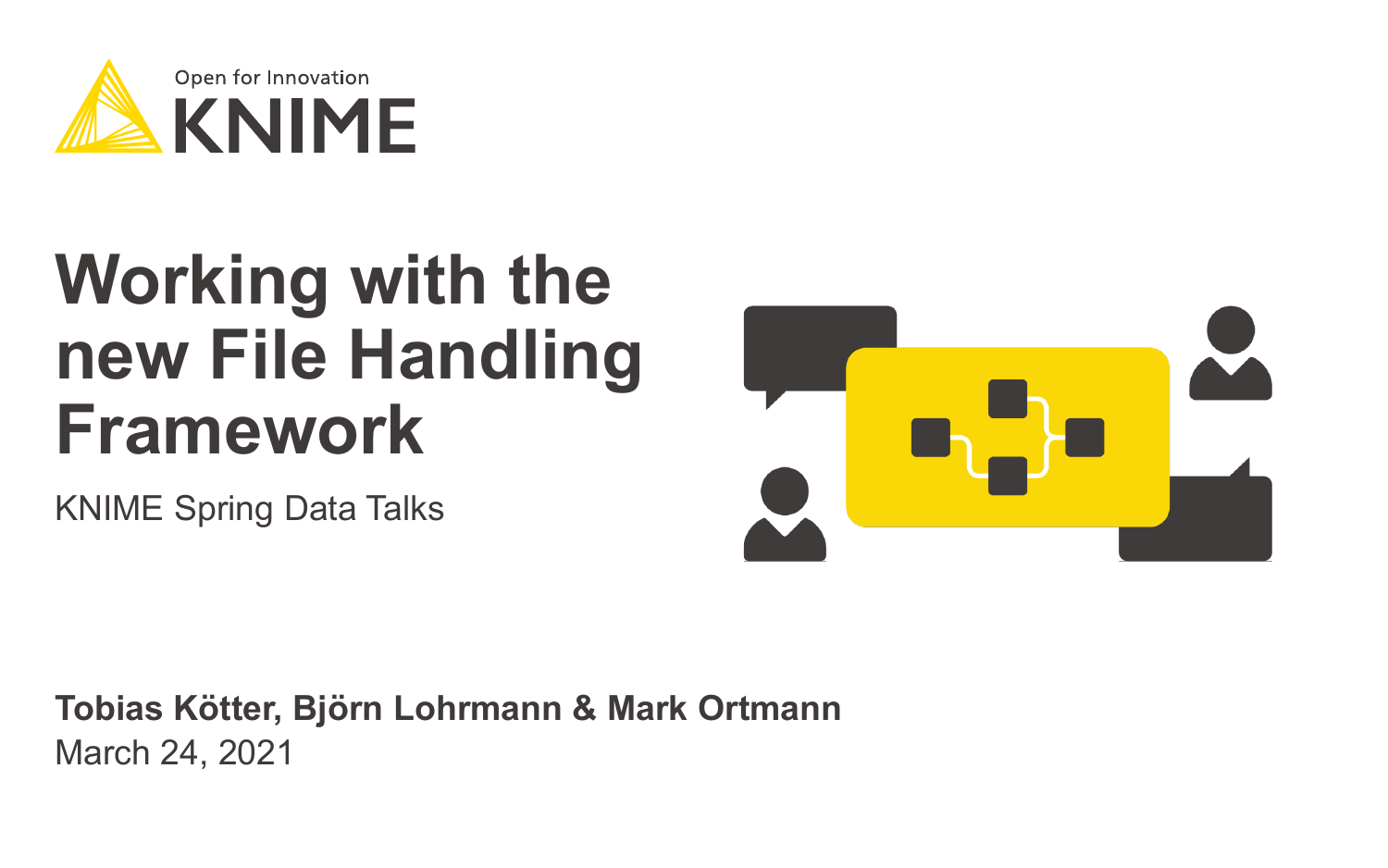

#### File Systems File Handling Nodes

#### Path Type

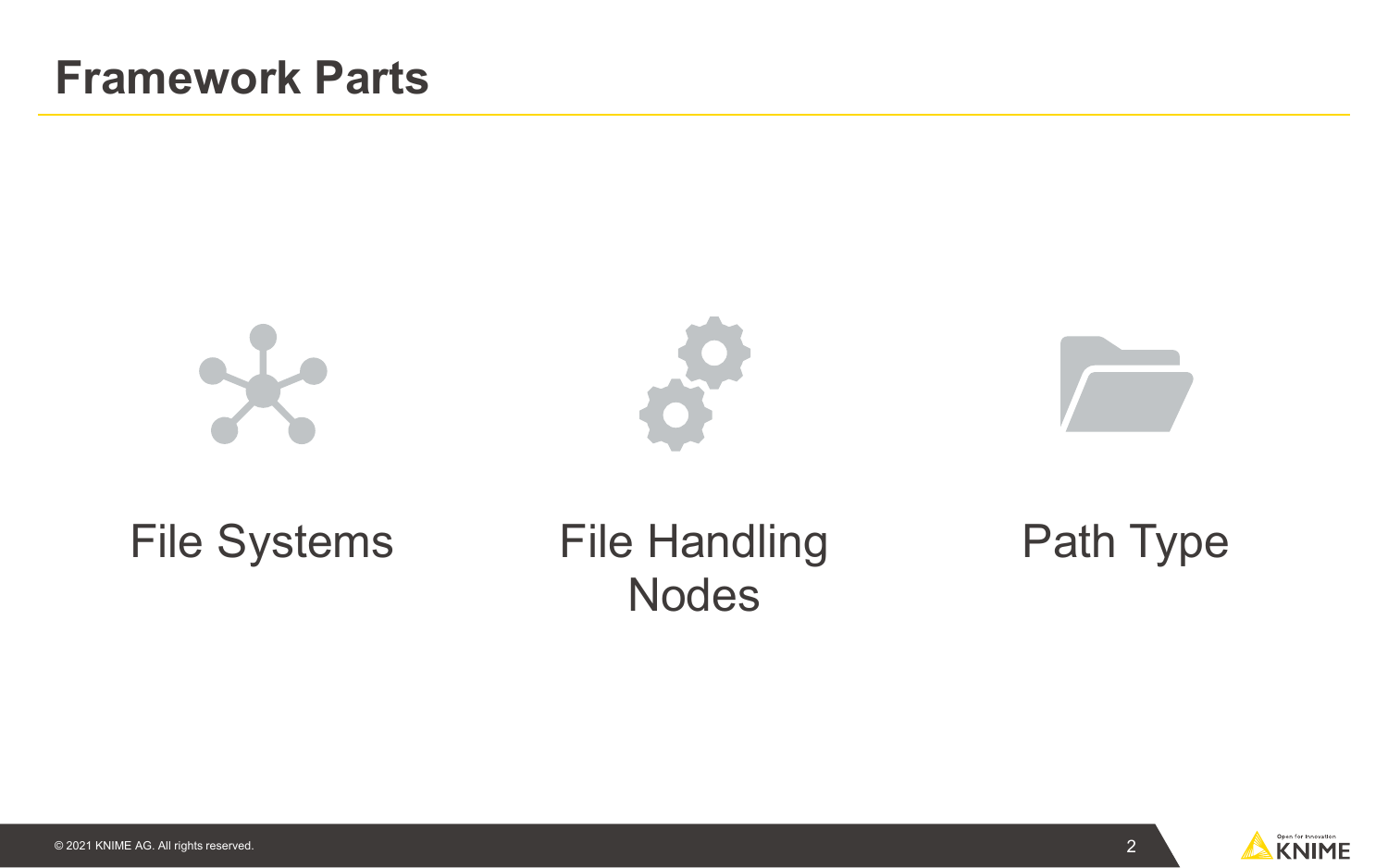



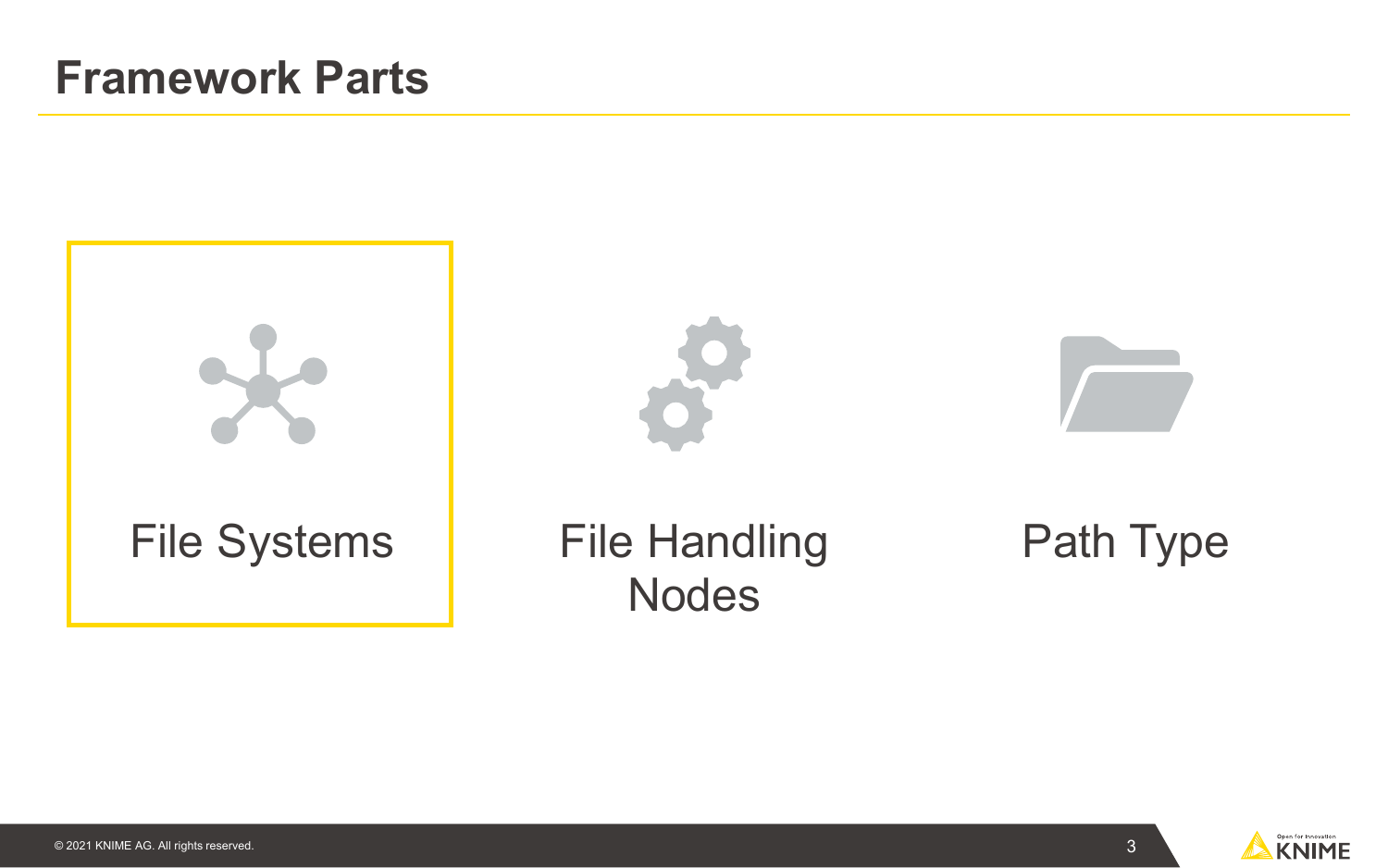### **File Systems**

- Standard File Systems
	- Local File System
	- Mountpoint
	- Relative to (workflow, mountpoint, workflow data area)
	- Custom/KNIME URL
- Connected File Systems
	- **Microsoft Azure**
	- Google
	- Amazon
	- Databricks
	- BigData file systems (hdfs, httpFS, ...)
	- On-premise (e.g. ssh, ftp, ...)
- **Planned for Summer Release** 
	- Azure Data Lake Storage Gen2 (available in [nightly build](https://www.knime.com/nightly-build-downloads))
	- SMB (Samba)

| Input location    |                                                         |                                                   |  |  |  |  |
|-------------------|---------------------------------------------------------|---------------------------------------------------|--|--|--|--|
| Read from         | Relative to                                             | Current workflow data area $\sim$<br>$\checkmark$ |  |  |  |  |
|                   | Local File System                                       |                                                   |  |  |  |  |
| Mode              | Mountpoint                                              |                                                   |  |  |  |  |
| File              | Relative to<br>Custom/KNIME URL                         |                                                   |  |  |  |  |
| <b>CSV Reader</b> |                                                         |                                                   |  |  |  |  |
| 国                 |                                                         |                                                   |  |  |  |  |
| Input location    |                                                         |                                                   |  |  |  |  |
| Read from         | Amazon S3                                               | $\ddot{}$                                         |  |  |  |  |
| Mode              | $\circledcirc$ File $\circlearrowright$ Files in folder |                                                   |  |  |  |  |
| File              |                                                         |                                                   |  |  |  |  |

#### **Amazon Authentication Amazon \$3 Connector CSV Reader**



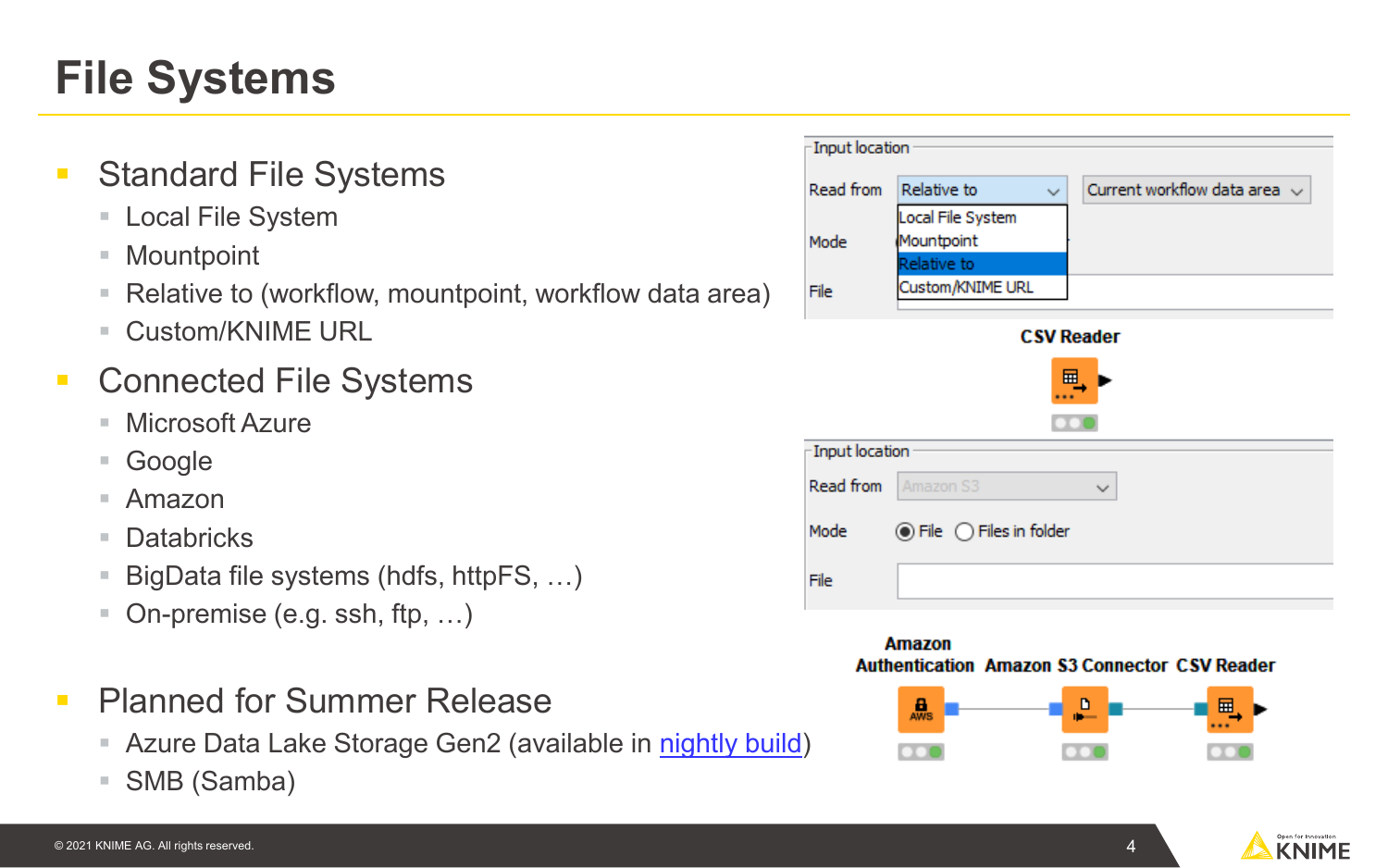### **Full Flexibility**



#### Local file system and KNIME mountpoints





#### Cross cloud environments



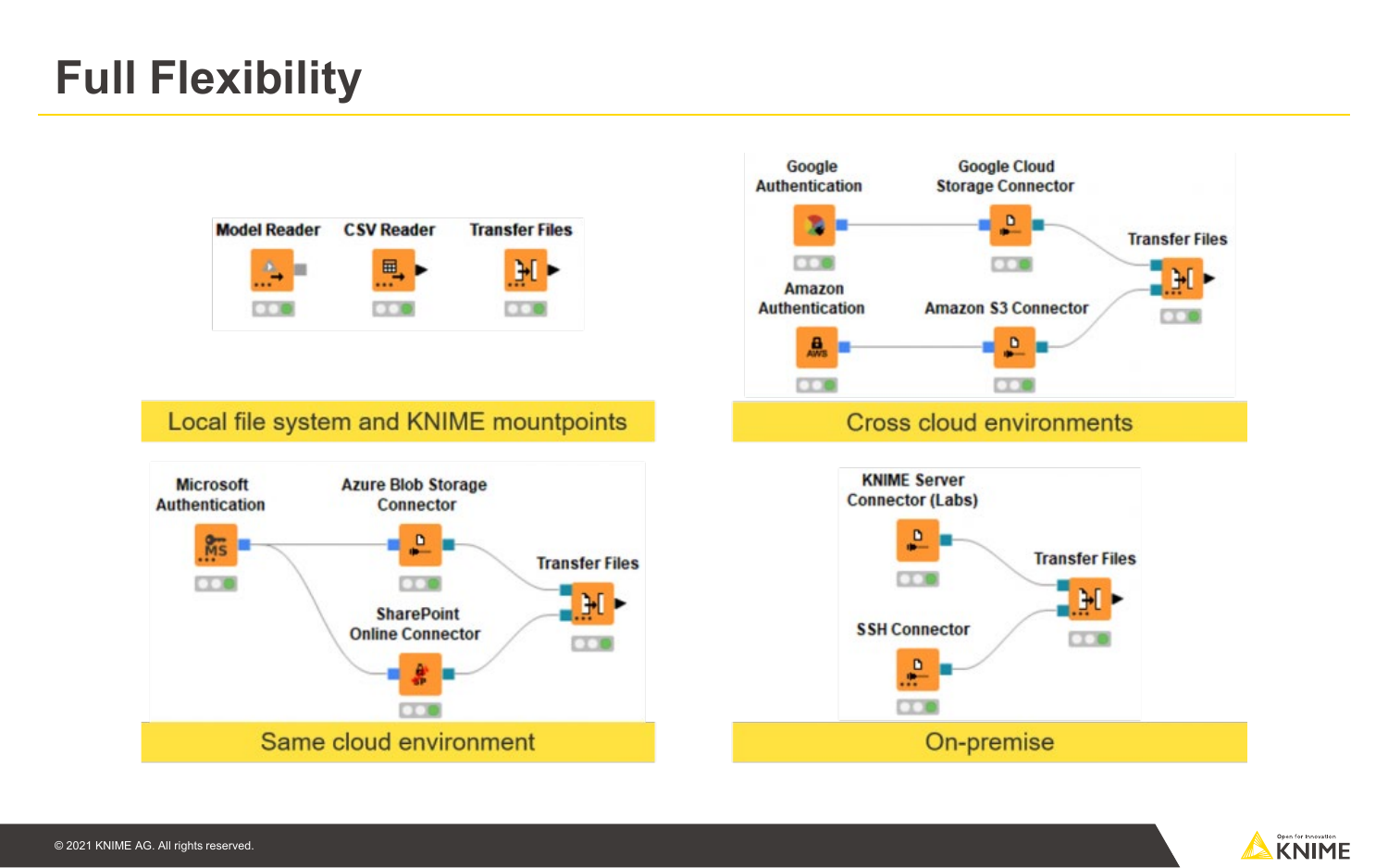#### **Seamless Migration**



|      |                             | Dialog - 0:62 - Azure Blob Storage Connector           |    |       |        |              |        | × |
|------|-----------------------------|--------------------------------------------------------|----|-------|--------|--------------|--------|---|
| File |                             |                                                        |    |       |        |              |        |   |
|      |                             |                                                        |    |       |        |              |        |   |
|      |                             | Settings Advanced Flow Variables Job Manager Selection |    |       |        |              |        |   |
|      | File system settings        |                                                        |    |       |        |              |        |   |
|      | Working directory:          | /dev/                                                  |    |       |        | $\checkmark$ | Browse |   |
|      | $\sqrt{\ }$ Normalize paths |                                                        |    |       |        |              |        |   |
|      |                             |                                                        |    |       |        |              |        |   |
|      |                             |                                                        |    |       |        |              |        |   |
|      |                             |                                                        | OK | Apply | Cancel |              | റ      |   |

| File |                      | Dialog - 0:61 - Amazon S3 Connector                    |    |       |              | п      | × |
|------|----------------------|--------------------------------------------------------|----|-------|--------------|--------|---|
|      |                      |                                                        |    |       |              |        |   |
|      |                      | Settings Advanced Flow Variables Job Manager Selection |    |       |              |        |   |
|      | File system settings |                                                        |    |       |              |        |   |
|      | Working directory:   | /prod/                                                 |    |       | $\checkmark$ | Browse |   |
|      | Mormalize Paths      |                                                        |    |       |              |        |   |
|      |                      |                                                        |    |       |              |        |   |
|      |                      |                                                        |    |       |              |        |   |
|      |                      |                                                        |    |       |              |        |   |
|      |                      |                                                        | OK | Apply | Cancel       | റ      |   |
|      |                      |                                                        |    |       |              |        |   |

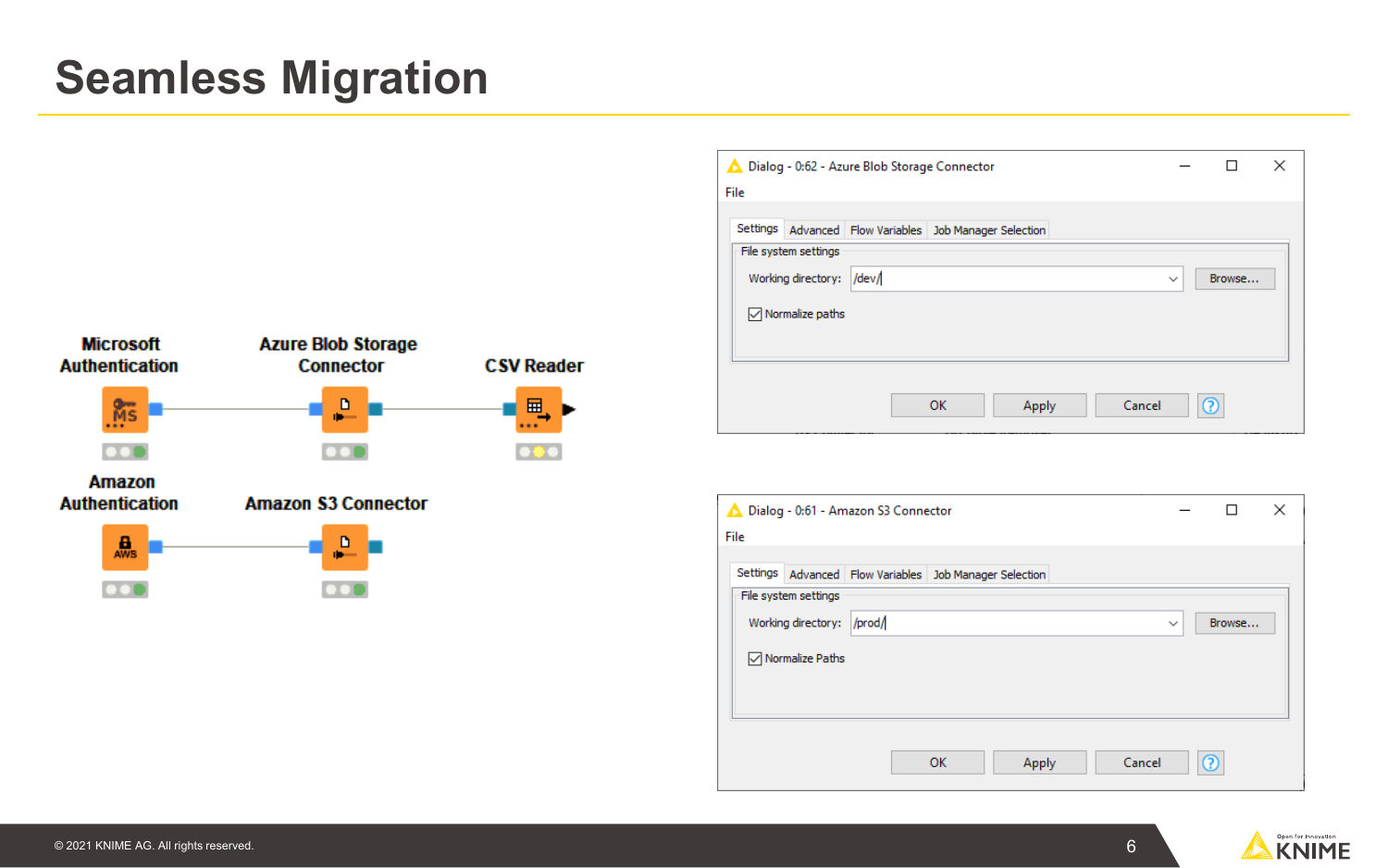





7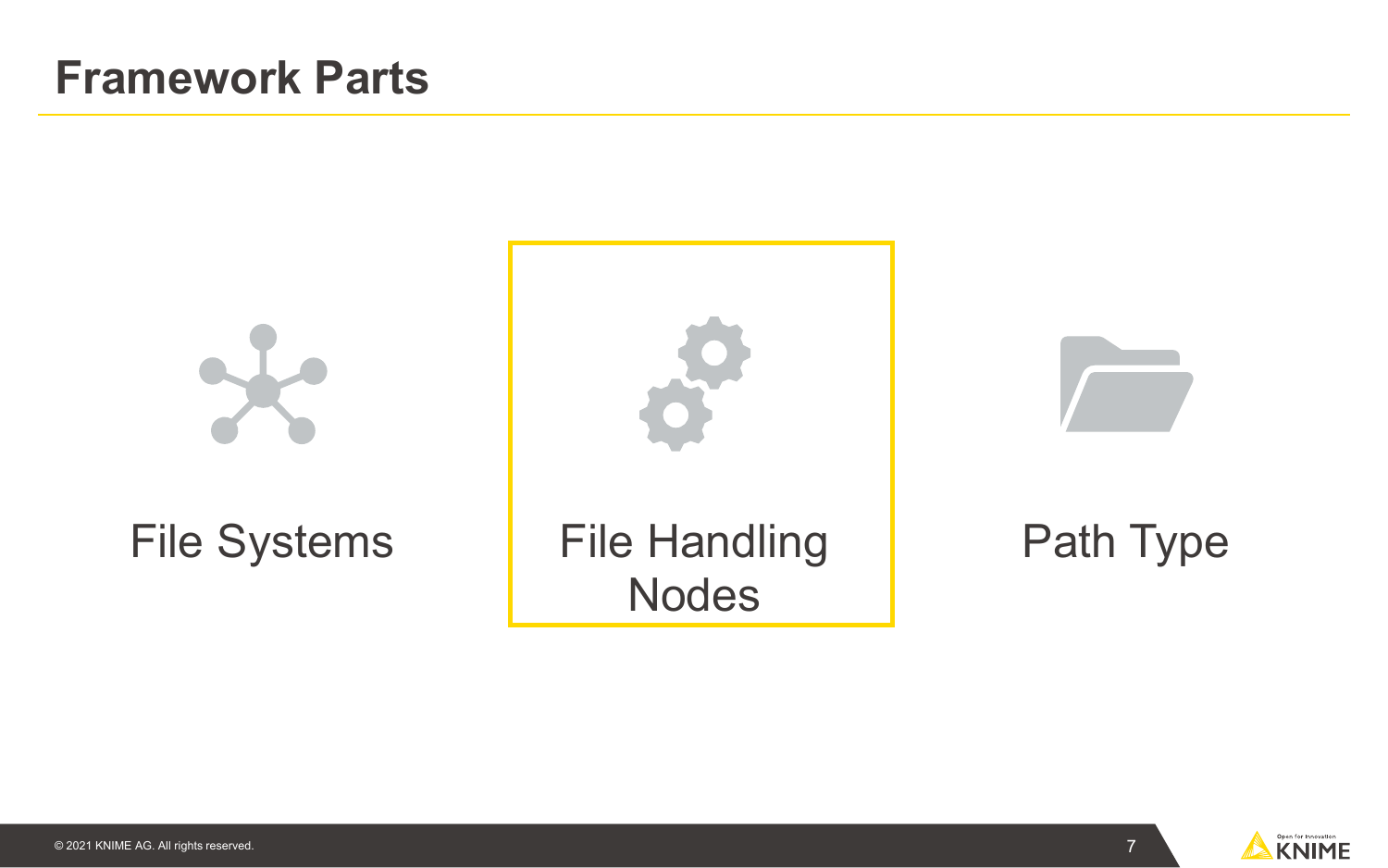### **Working with Remote Files**



**New** 



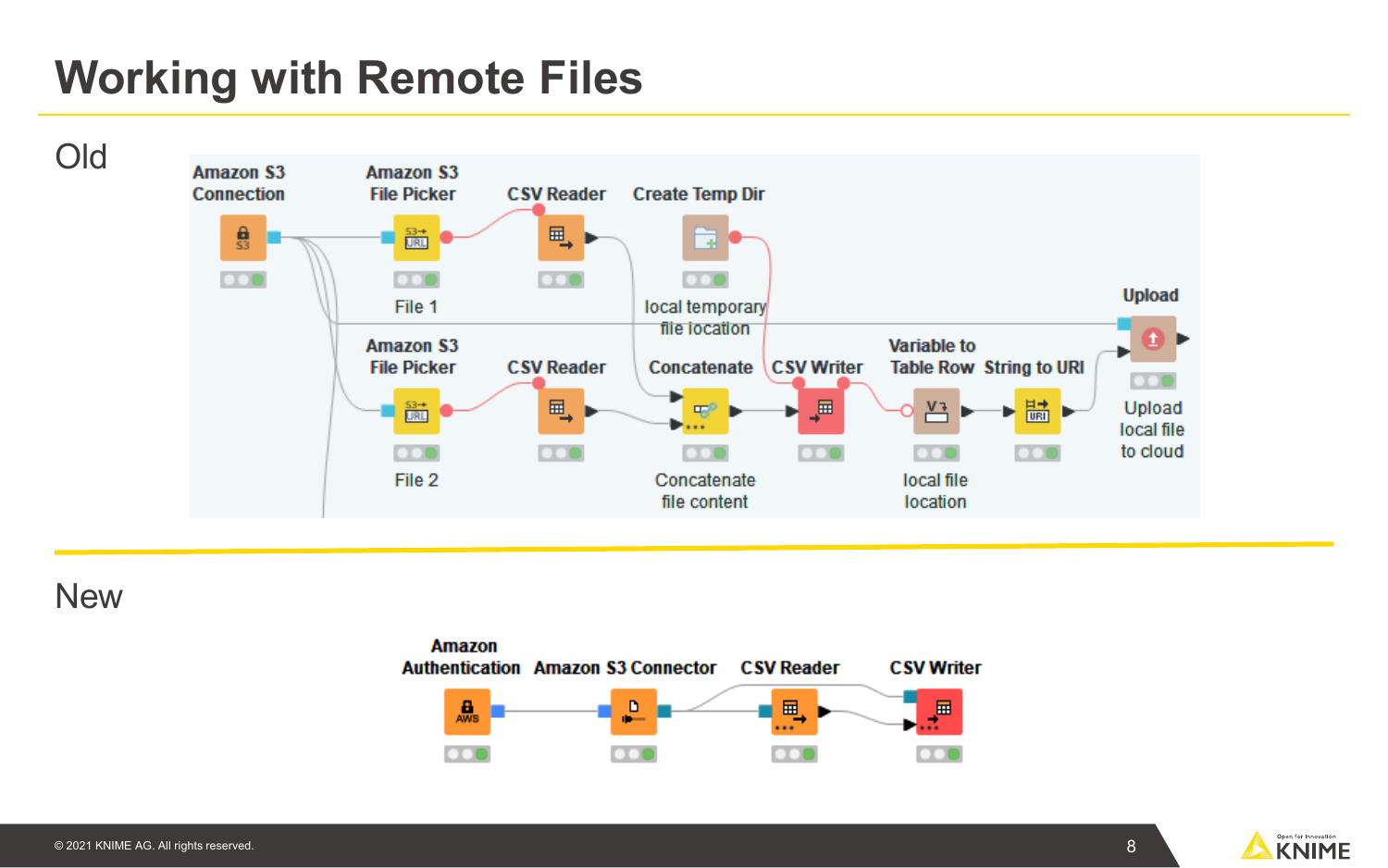#### **Files in Folder**

Old



**New** 

Dialog - 3:30 - CSV Reader Filter options  $\times$  $\Box$  $\times$ File File filter options  $\boxed{\smash{\bigtriangledown}}$  File extension(s) csv Settings Transformation Advanced Settings Limit Rows Encoding Flow Variables Input location Case sensitive Read from Local File System  $\sim$  $\Box$  File name **CSV Reader** ○ File ● Files in folder Filter options  $\boxed{\smash{\bigtriangledown}}$  Include subfolders Case sensitive ◉ Wildcard ⓒ Regular expression Mode 鳥 Folder c:\temp Browse... Include hidden files  $\checkmark$  $\bullet$ **D** Selected 4 of 7 files Folder filter options  $\bullet$ Reader options Format  $\Box$  Folder name **Files in folder** ☆ Autodetect format Case sensitive ◉ Wildcard ◯ Regular expression Column delimiter v/n Row delimiter Include hidden folders Quote char Quote escape char OK Cancel Comment char #

9

Open for Innovation **KNIME**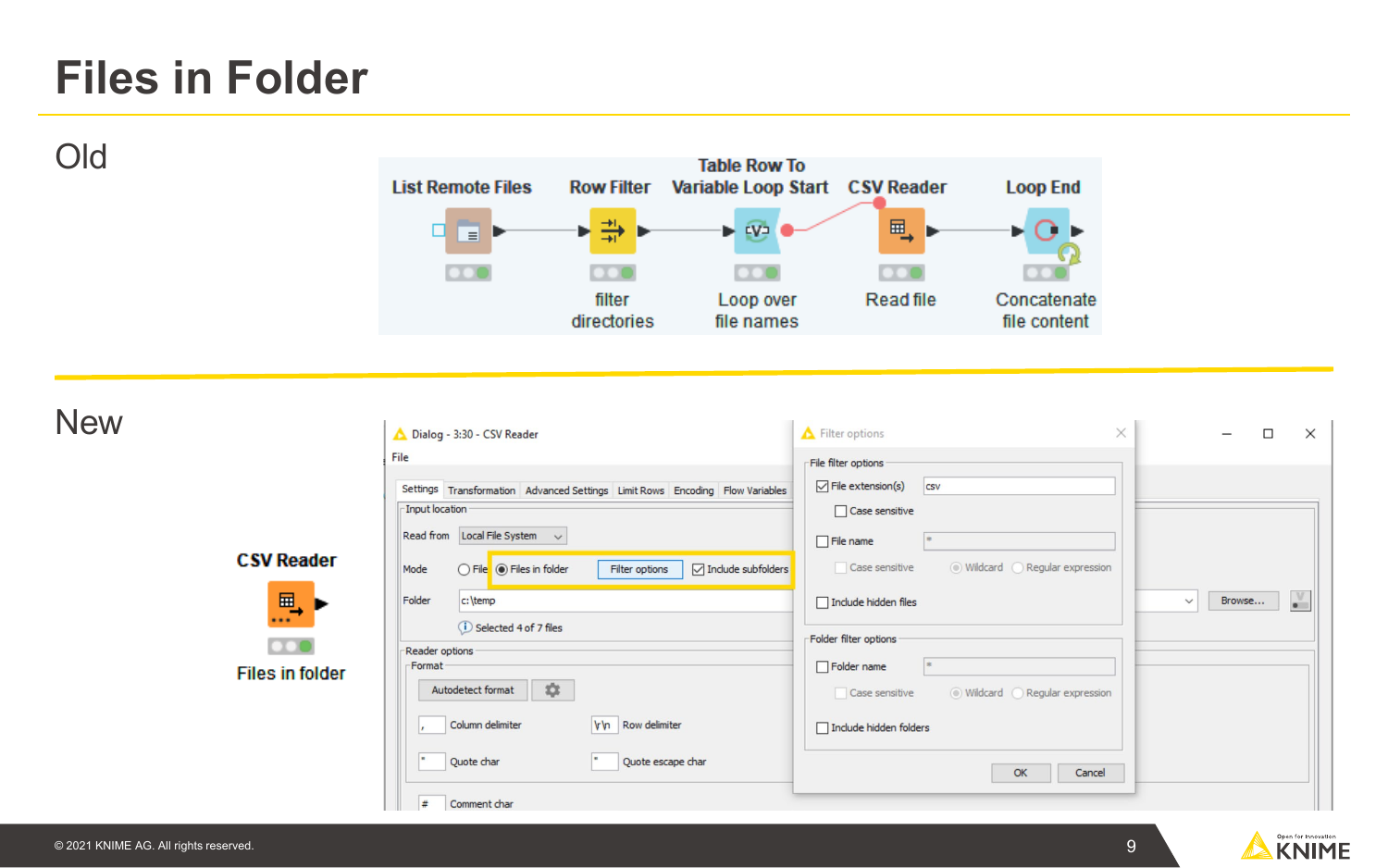### **Easy to Use Data Transformation**

#### **Available**

- via dedicated node with table inputs
- **and contained in every new reader node** that has a table output
- **Supported operations** 
	- Column sorting
	- Column filtering
	- Column renaming
	- Column type mapping
	- Concatenation of multiple files/tables
- **Live preview provides instant** feedback of the changes

| Column<br>Type<br>New name<br>D Column0<br>D Number (double)<br>÷<br>☑<br>D Number (double)<br>$\mathbf{H}$<br>☑<br>D Column1<br>÷<br>D Number (double)<br>☑<br>D Column <sub>2</sub><br>D Number (double)<br>÷<br>▽<br>D Column3<br>S   Column4<br>S String<br>Ħ<br>☑<br>?<br>Ħ<br>  ?   <any column="" new="" unknown=""><br/>▽</any> |   |
|-----------------------------------------------------------------------------------------------------------------------------------------------------------------------------------------------------------------------------------------------------------------------------------------------------------------------------------------|---|
|                                                                                                                                                                                                                                                                                                                                         |   |
|                                                                                                                                                                                                                                                                                                                                         |   |
|                                                                                                                                                                                                                                                                                                                                         |   |
|                                                                                                                                                                                                                                                                                                                                         |   |
|                                                                                                                                                                                                                                                                                                                                         |   |
|                                                                                                                                                                                                                                                                                                                                         |   |
|                                                                                                                                                                                                                                                                                                                                         |   |
|                                                                                                                                                                                                                                                                                                                                         |   |
|                                                                                                                                                                                                                                                                                                                                         |   |
| $\boxed{D}$ Column1<br>D Column <sub>2</sub><br>D Column0<br>D Column3<br>S Column4<br>Row0<br>0.304<br>0.291<br>0.096<br>0.858<br>Cluster <sub>0</sub>                                                                                                                                                                                 | ^ |
| Row ID                                                                                                                                                                                                                                                                                                                                  |   |
|                                                                                                                                                                                                                                                                                                                                         |   |
| 0.416<br>0.238<br>Row1<br>0.21<br>0.109<br>Cluster <sub>0</sub>                                                                                                                                                                                                                                                                         |   |
| Row <sub>2</sub><br>0.299<br>0.318<br>0.517<br>0.215<br>Cluster <sub>0</sub>                                                                                                                                                                                                                                                            |   |
| Row <sub>3</sub><br>0.212<br>0.291<br>0.201<br>0.146<br>Cluster <sub>0</sub>                                                                                                                                                                                                                                                            |   |
| 0.494<br>0.479<br>0.15<br>Row4<br>0.899<br>Cluster_0                                                                                                                                                                                                                                                                                    |   |
| 0.389<br>Row <sub>5</sub><br>0.444<br>0.364<br>0.19<br>Cluster_0                                                                                                                                                                                                                                                                        |   |
| Row <sub>6</sub><br>0.41<br>0.261<br>0.581<br>0.967<br>Cluster <sub>0</sub>                                                                                                                                                                                                                                                             |   |
| 0.328<br>0.193<br>Row7<br>0.389<br>0.48                                                                                                                                                                                                                                                                                                 |   |
|                                                                                                                                                                                                                                                                                                                                         |   |
| Cluster <sub>0</sub><br>0.424<br>0.359<br>0.737<br>0.541<br>Row <sub>8</sub>                                                                                                                                                                                                                                                            |   |
| Cluster <sub>0</sub><br>Row9<br>0.493<br>0.309<br>0.887<br>0.245                                                                                                                                                                                                                                                                        |   |
| Cluster <sub>0</sub><br>Row <sub>10</sub><br>0.361<br>0.451<br>0.151<br>0.565                                                                                                                                                                                                                                                           |   |
| Cluster <sub>0</sub><br>0.256<br>0.151<br>Row11<br>0.394<br>0.352<br>Cluster <sub>0</sub>                                                                                                                                                                                                                                               |   |
| Row12<br>0.393<br>0.35<br>0.009<br>0.58<br>Cluster <sub>0</sub>                                                                                                                                                                                                                                                                         |   |
| Row13<br>0.349<br>0.296<br>0.718<br>0.084<br>Cluster <sub>0</sub>                                                                                                                                                                                                                                                                       |   |
| Row14<br>0.549<br>0.356<br>0.942<br>0.929<br>Cluster <sub>0</sub>                                                                                                                                                                                                                                                                       |   |
| Row <sub>15</sub><br>0.396<br>0.489<br>0.302<br>0.023<br>Cluster <sub>0</sub>                                                                                                                                                                                                                                                           |   |
| <b>Row16</b><br>0.323<br>0.415<br>0.009<br>0.884<br>Cluster_0                                                                                                                                                                                                                                                                           |   |
| Row17<br>0.424<br>0.291<br>0.909<br>0.167<br>Cluster_0                                                                                                                                                                                                                                                                                  |   |
| Row <sub>18</sub><br>0.31<br>0.162<br>0.998<br>0.934<br>Cluster_0                                                                                                                                                                                                                                                                       |   |
| Row19<br>0.532<br>0.376<br>0.084<br>0.74<br>Cluster <sub>0</sub>                                                                                                                                                                                                                                                                        |   |
| Row <sub>20</sub><br>0.327<br>0.291<br>0.336<br>0.583<br>Cluster <sub>0</sub>                                                                                                                                                                                                                                                           |   |
| Row21<br>0.353<br>0.338<br>0.626<br>0.585<br>Cluster <sub>0</sub>                                                                                                                                                                                                                                                                       |   |

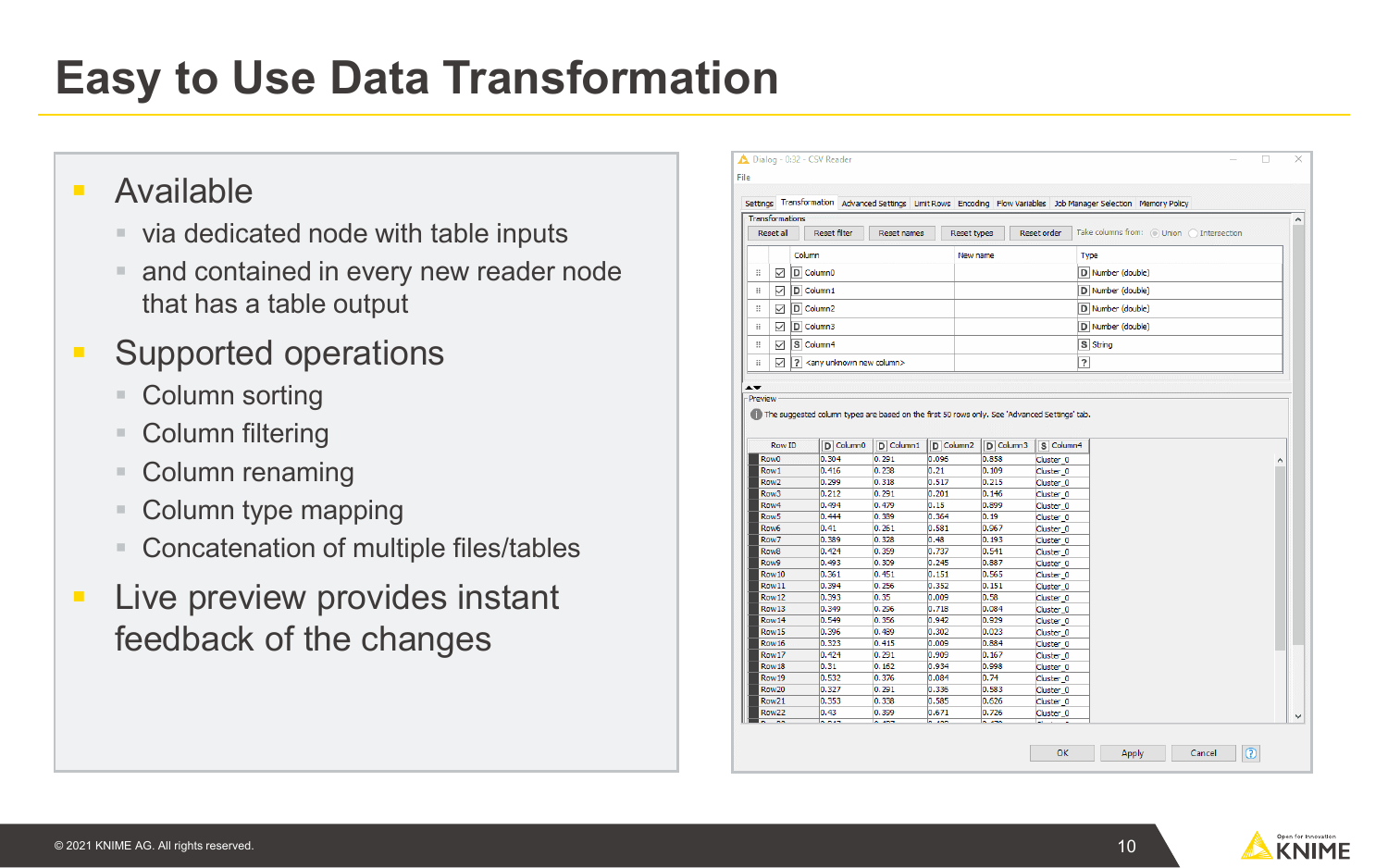

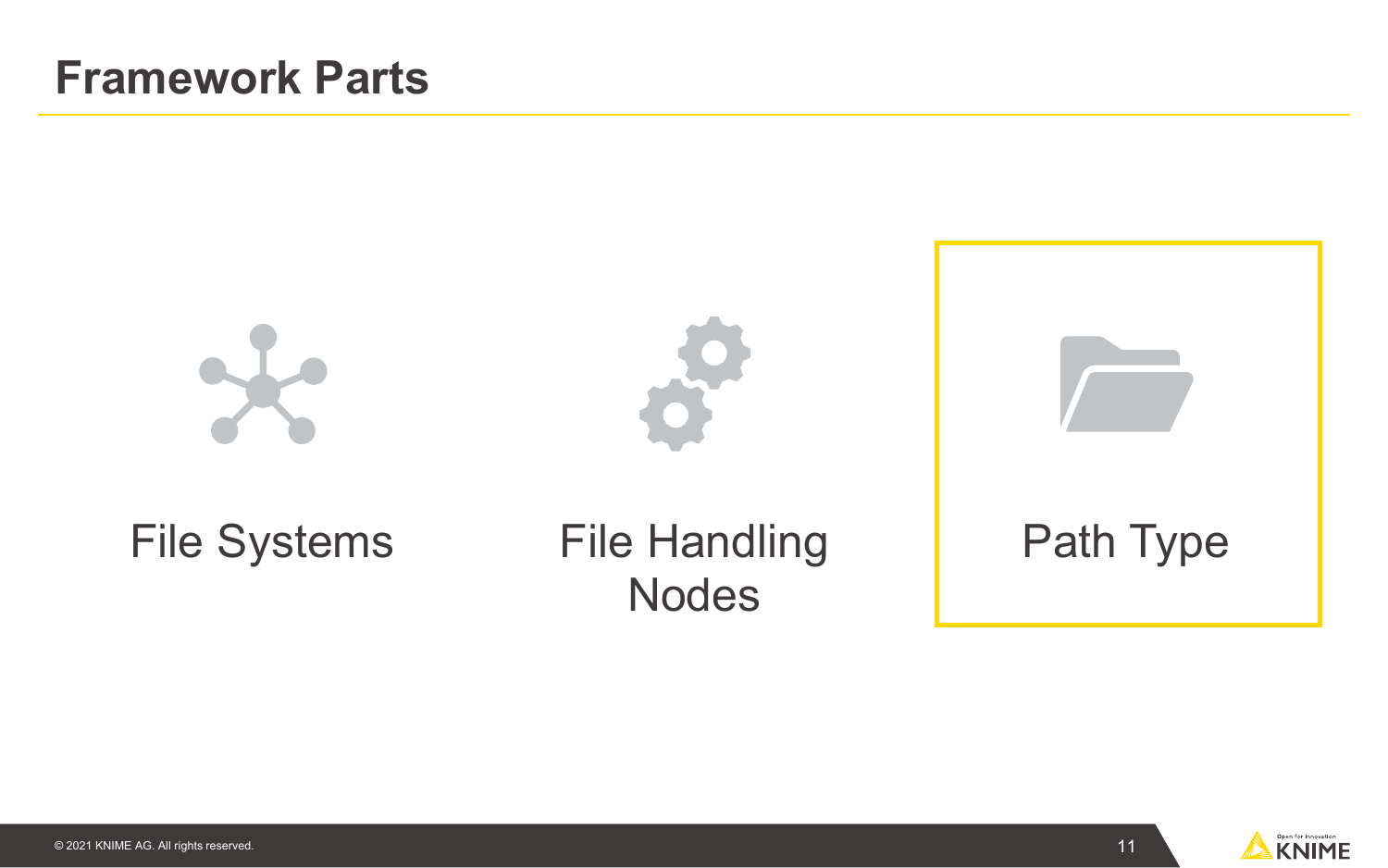#### **Path Data Cell and Flow Variable**

- **Consists of three parts:** 
	- Type
	- Specifier
	- $F$  File path

| File/Folder List - 0:5 - List Files/Folders                                             |                                  |  |  |  |  |  |
|-----------------------------------------------------------------------------------------|----------------------------------|--|--|--|--|--|
|                                                                                         | File Edit Hilite Navigation View |  |  |  |  |  |
| Table "default" - Rows: 2   Spec - Column: 1   Properties   Flow Variables              |                                  |  |  |  |  |  |
| Row ID                                                                                  | <b>P</b> Path                    |  |  |  |  |  |
| Row <sub>0</sub><br>(CONNECTED, amazon-s3, /tobias.koetter-eu-west-1-temp/test.parquet) |                                  |  |  |  |  |  |
| (CONNECTED, amazon-s3, /tobias.koetter-eu-west-1-temp/tmp_\$folder\$)<br>Row1           |                                  |  |  |  |  |  |
|                                                                                         |                                  |  |  |  |  |  |

|                              | Dialog - 0:8 - CSV Reader                                                                                        | $\hspace{0.1mm}-\hspace{0.1mm}$                 |
|------------------------------|------------------------------------------------------------------------------------------------------------------|-------------------------------------------------|
| File                         |                                                                                                                  |                                                 |
|                              | Settings Transformation Advanced Settings Limit Rows Encoding Flow Variables Job Manager Selection Memory Policy |                                                 |
| -Input location<br>Read from | Amazon S3                                                                                                        | $\bullet$ Variable Settings $\times$            |
| Mode                         | $\circledcirc$ File $\circledcirc$ Files in folder                                                               | Use Variable:<br>$p^{\bullet}$ Path $\sim$<br>☑ |
| File                         | /tobias.koetter-eu-west-1-temp/test.parquet                                                                      | Create Variable:<br>Ľ,<br>Browse<br>×.          |
| -Reader options<br>-Format   |                                                                                                                  | OK<br>Cancel                                    |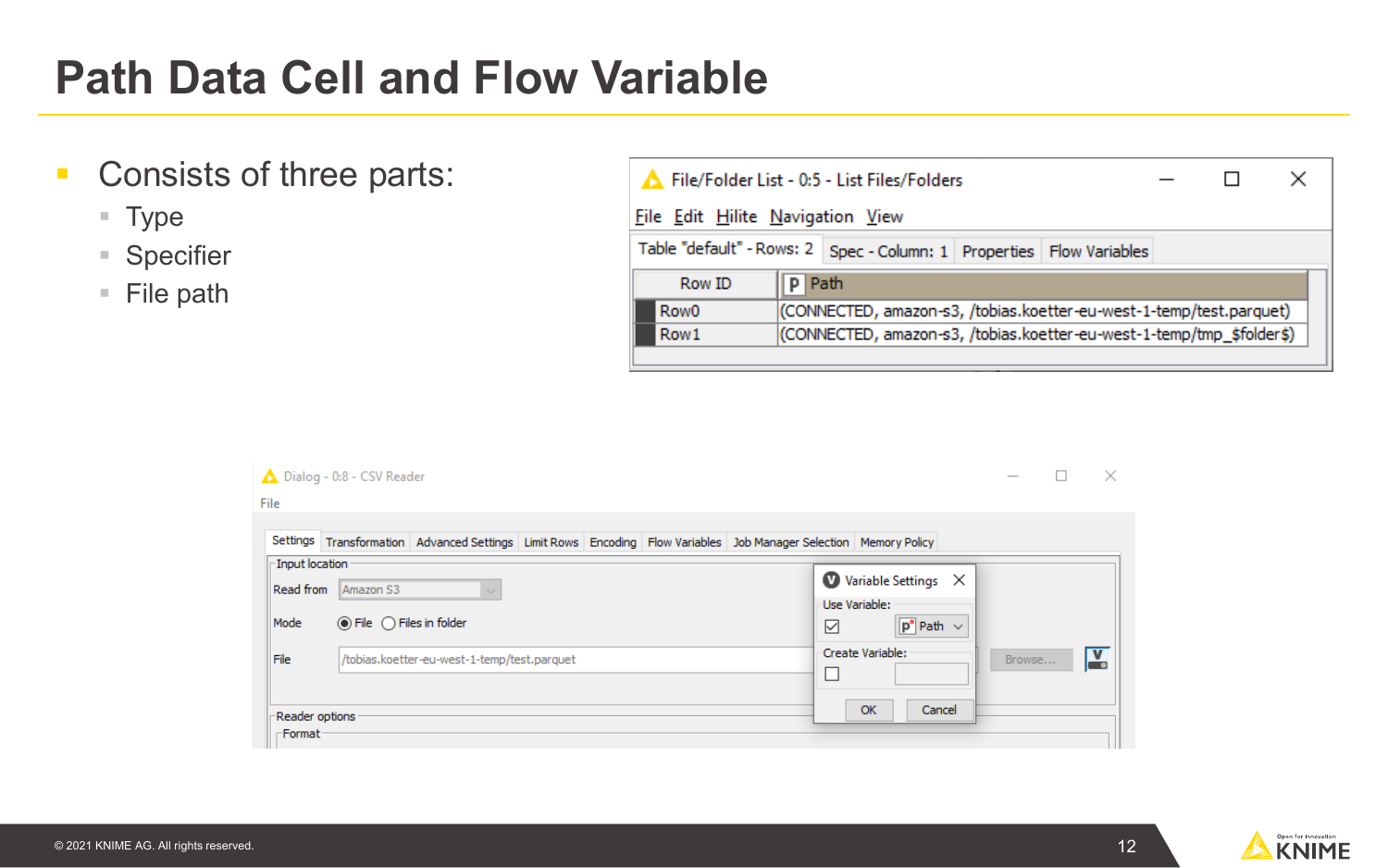### **Compatibility**

- New path type not compatible with old nodes!
- Not all KNIME and community nodes have been converted yet
- I Identify converted nodes via their dynamic input port node icon



• [Path to String](https://kni.me/n/ZLCisQlHCzW4IiZG) and [Path to String \(Variable\)](https://kni.me/n/7iP1GCKnb_WMgJ4V) node convert new path type to old String representation



Check out the [Compatibility and migration](https://docs.knime.com/latest/analytics_platform_file_handling_guide/index.html#compatibility-and-migration) section in the [File Handling Guide](https://docs.knime.com/latest/analytics_platform_file_handling_guide/index.html)